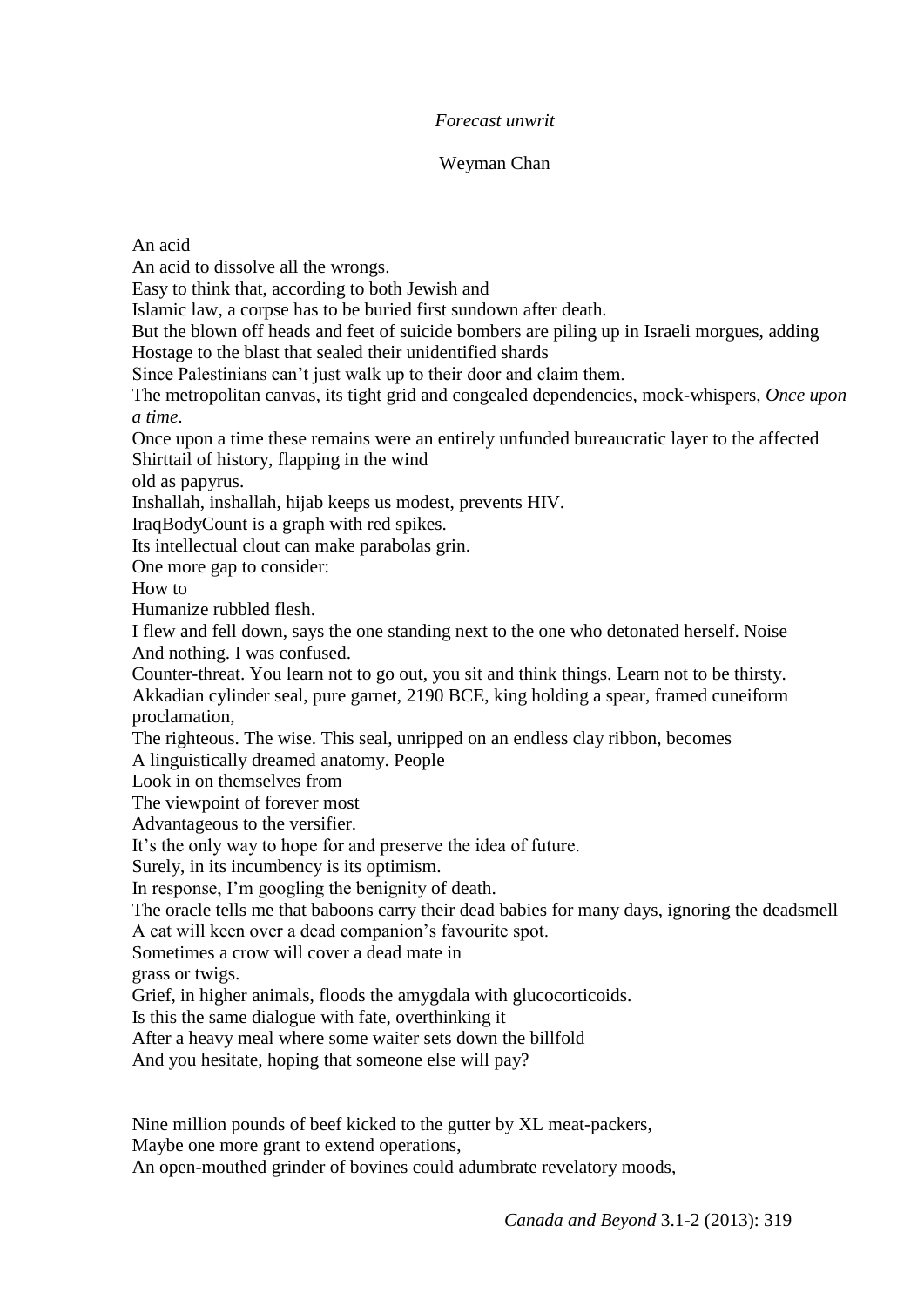Maybe predict awe, even as indolence And other buffalo juices seep up from sacred ground.

An obvious gap between the uranium bullet and a child plugged With fistulas of ice cream (cut to comedic death-plunge off a skyscraper, Austin Powers imploring Robin Swallows, "why won't you die?"), The small question that bags most particulars Around thinking theorems like, what do you know? at times Leaches bacteria like a squeaky wheel beneath the afore-affected protectant Considering how creeping antecedents never fail to shift the miffer. Why trade placental gasps for empty sails? Breath and mind are supposed to clear cobwebs together, but Like clouds on asphalt, they wander through stacks of unwashed proofs, A sharp-tongued nanny's 200 boxes of stuff— Hats. Old clothing, letters and travel brochures, and the hundred thousand negatives settled in proportion to life's disjunction, an easy way of admitting that I wanted you more than I ever could, or maybe I'm fooling myself when I look at Vivian Maier's eye slicing out from shadow, grateful that the perhaps of want is grey, including all other shades

but don't say that recorded life matters more than the magpie's whose heart can have everything shaken out of its grasp and would still know which way is up me? Not so easy, not so fast. Blazed pinhole on my dying mom, anchored to silence when suddenly there were cows outside. Auntie Mary, Uncle Phil, and the toneless vowels of a language my sister and I were starting to know as they held me, I was on someone's giant knee all the time, the other fading fast from my bedded obscura, now the quiet farm in Airdrie basked in the ease of its substitute clouds, peaceful and broken long arms drawing me to that same forecast unwrit you interpret and surmise in respect to its changing nature.

The sky wanders how it wanders, squandered by words. Are Their moments a less concise picture? No wonder The bomb leaves its velvet puncture, Miniaturist disarray locked in bonsai, same origin as the fairy tale that outlasts its moral for the sake of toy-branding and other quasi-incidentals, say, a note by Caesar's food taster not to panic, it's only cayenne, the helicopters' infrared perimeter will secure the next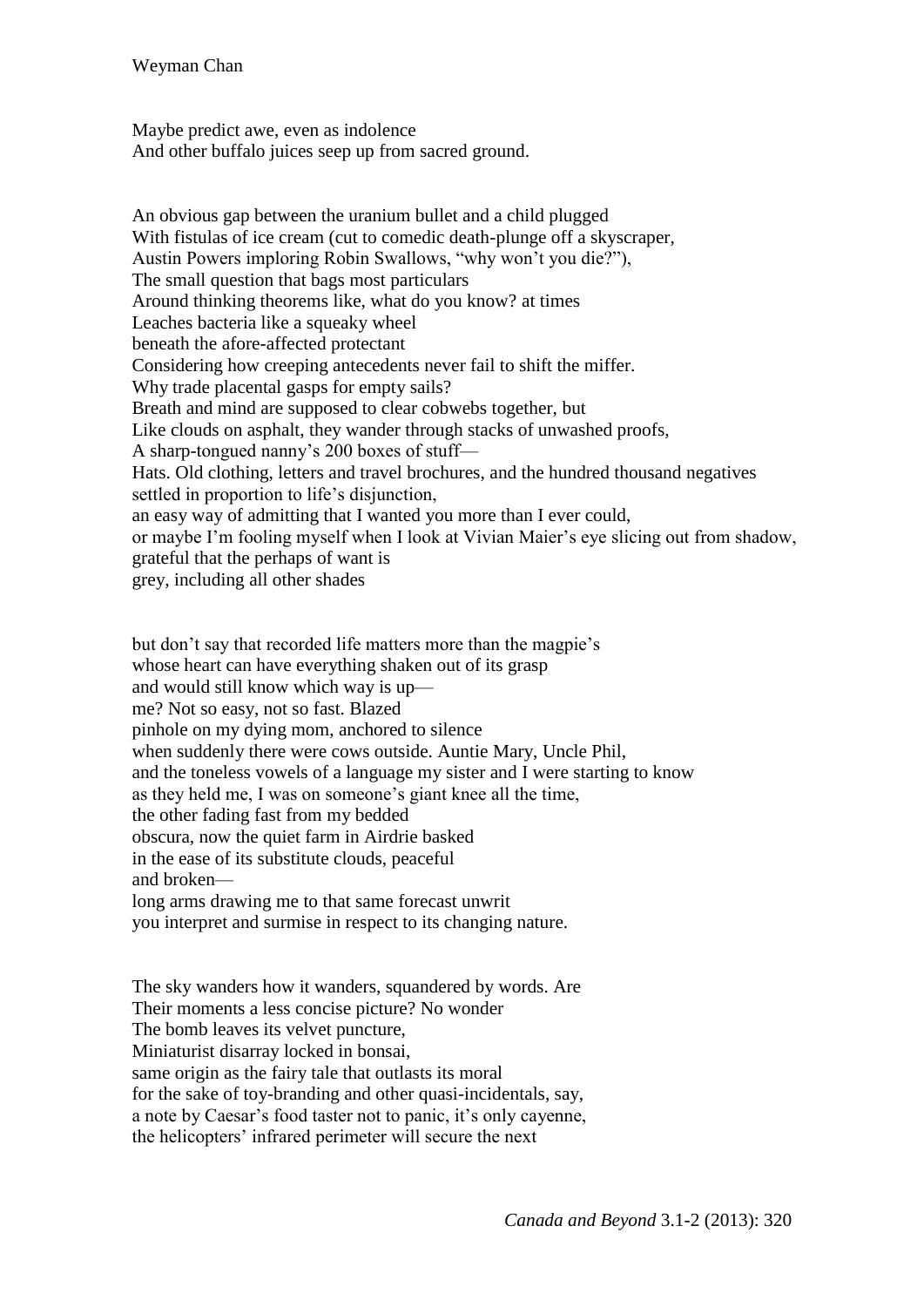on a snail's back, perhaps on the hereafter's fletchless arrow scribed by Miro, copy of a copy hanging this night market by oxygen and guesswork, same eye at work as yours, apprising the kind of search and seize that our economy does with mirrors, ever-hidden cameras turning a blind eye to Alberta's breadline so full of fun that for every job lost, they've hired four invisibles and juggled them under the floorboards so all you see are their toes, nevermind their lips. Circus purveyors call them guest workers what else do they shovel besides one way tickets to bad news on paper planes, bad welds to limb salad, saying yes to knife tricks, baring their dare just to keep it coming? Many do roll that way. Snakeboy bet the Theremin on what his Mum would never know.

Once upon a time, a sentence, fed up with order, stumbled upon its message. It stood on a microsheet perforator, flickering As it reduced multitudes to a digestive heap, spreading its dielectric, training its circum-elastic spring back through a coulombic separator. It gave birth to a spiral, which kiss-coated an electrospun nano-lung. It laid down convulsion strings. Its first Breaths flared with intent. Now This spiral's influorescence began burning Its own candle, hard-knocked from maps Gathering the heated side of bricks. It began recording

Its own noise, heard cellophane feedback of its own tympanum for the first time.

It is said that identity navigates the world through bloodletters and bloodsuckers. Suffering's the astrolabe that measures latitude. Giving Starts the heart-clock, pendulum's longitude, if you can believe this bullshit metaphor for how knowledge gets poached and frittered by today's signifier-locators, ie, poets, from whose rejoiced places their days float like Ionesco pimps, gliding on irony. Nothing's seen that you don't move first. Perception pushes astonishment against four walls, photons of striped fedoras loading up the car, and, presto—out comes the initiation, the swarm of limits that determine maybe if the moon could only be pulled down closer, its gravity would vacuum up all this dirt. The poet's lapis bowl waits to be filled. His body, still Dreck, for source-codes are about as loose and fatal As an Alberta farm worker high on pesticides. All those scrambled Base-pairs, needing to rely on god-imagery. Stomach linings must fray at the birth defect that ghosts a shining cityscape, Concrete lilies, Sistine fingernails with makeshift edges Pushing the speed of its trains. Soft green crime of anticipation, its elusive protein unzips my cocoon.